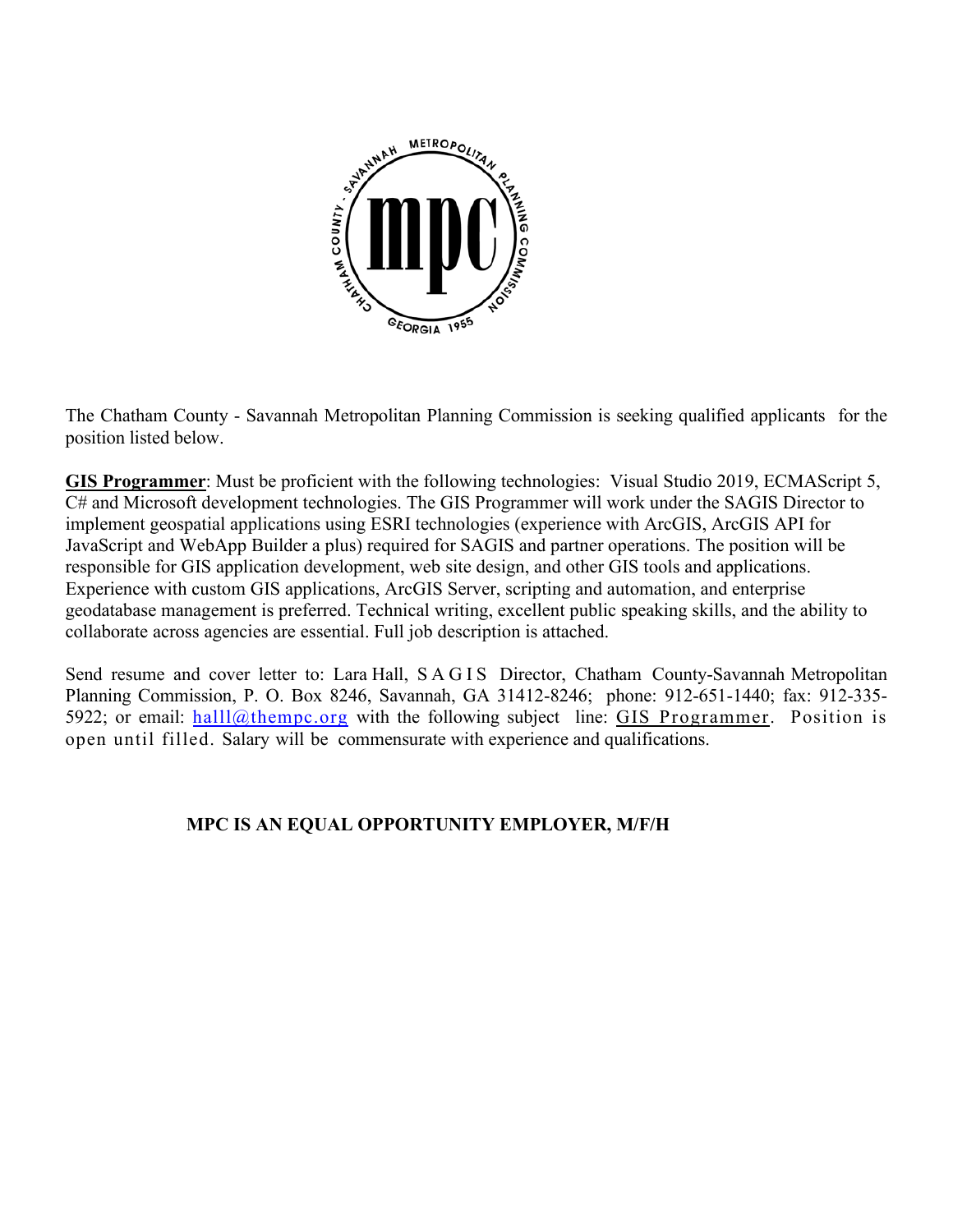#### **Chatham County- Savannah Metropolitan Planning Commission Position Description**

**Position Title: GIS Programmer <b>Department: SAGIS Reports to:** SAGIS Director **FLSA: Exempt Date Updated: 7/15/2020** 

#### **General Position Description:**

The GIS Programmer will be a part of a team responsible for providing geospatial applications and customizations to Savannah Area GIS (SAGIS) customers, partners and the general public. Responsibilities include GIS programming using current programming languages, creating and maintaining custom GIS applications, tools and analysis, updating datasets, creation of datasets, maintaining GIS services and other related activities using Microsoft technologies.

#### **Specific Duties:**

- 1) Develop/maintain custom applications for SAGIS customers
- 2) Develop/maintain custom scripts to aid in SAGIS activities
- 3) Maintain notes for programming processes and methodologies
- 4) Employ proper data coding techniques and keep current on latest technologies / software
- 5) Assist other staff with GIS programming requirements and application development
- 6) Participate in data production, editing and automation of data layers maintained by SAGIS
- 7) Compile/maintain metadata for data layers maintained by SAGIS

### **Minimum Employment Standards:**

- 1) Minimum of six months of experience in web programming (coding bootcamp)
- 2) Experience with database creation and maintenance (SQL)
- 3) Experience with Visual Studio and Microsoft Technology Stack.
- 4) Willing and able to learn new technologies independently and quickly

### **Required Knowledge, Skills, and Abilities:**

- 1) Knowledge of application development principles and best practices
- 2) Knowledge of database management
- 3) Knowledge of personal computer operation, terminology, hardware, software and operating systems
- 4) Ability to learn the operation and improvement of GIS applications
- 5) Ability to prepare effective written and oral reports and presentations of work
- 6) Ability to analyze and interpret mapping systems and technical data
- 7) Familiarity with local and wide area computer networks, internet, and remote access computer systems
- 8) Ability to organize and complete multiple concurrent projects in a timely manner
- 9) Ability to read a variety of informational documentation, directions, instructions, and methods and procedures such as software manuals, computer manuals, policy manuals, professional journals, and related policies and procedures
- 10) Ability to establish and maintain effective working relationships with MPC, City and County employees, members of private industry, and the general public

# **Accountability:**

- 1. Maintains realistic schedule and meets deadlines
- 2. Reports to SAGIS Director on all assigned projects
- 3. Maintains effective working relationships